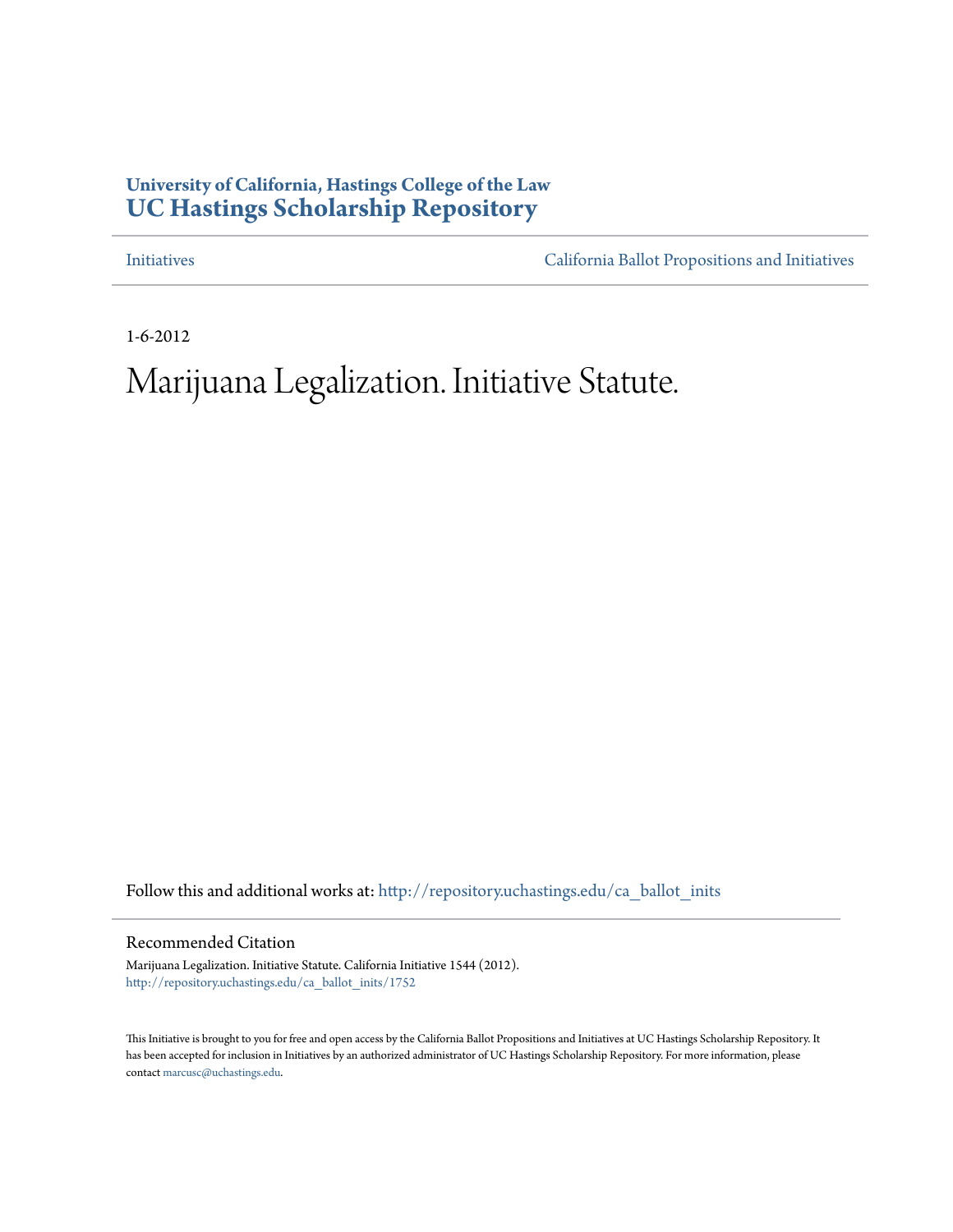

**DEBRA BOWEN** | SECRETARY OF STATE STATE OF CALIFORNIA | ELECTIONS **1500 11th Street, 5th F100r ISacramento, CA 9S8141Tel (916) 657-21661Fax (916) 6S3-32L4 [lwww.sos.cagov](www.sos.ca.gov)** 

June 15, 2012

County Clerk/Registrar of Voters (CC/ROV) Memorandum #12196

| TO.   | All County Clerks/Registrars of Voters and Proponents |
|-------|-------------------------------------------------------|
| FROM: | Katherine Montgomery                                  |
|       | Initiative Program Manager                            |

RE: Initiative: Failure of #1544, Related to Marijuana

Pursuant to Elections Code section 9030(b), you are hereby notified that the total number of signatures for the hereinafter named initiative statute filed with all county elections officials is less than 100 percent of the number of qualified voters required to find the petition sufficient; therefore, the petition has failed.

TITLE: MARIJUANA LEGALIZATION. INITIATIVE STATUTE.

SUMMARY DATE: January 6,2012

PROPONENTS: Michael Jolson and Berton Duzy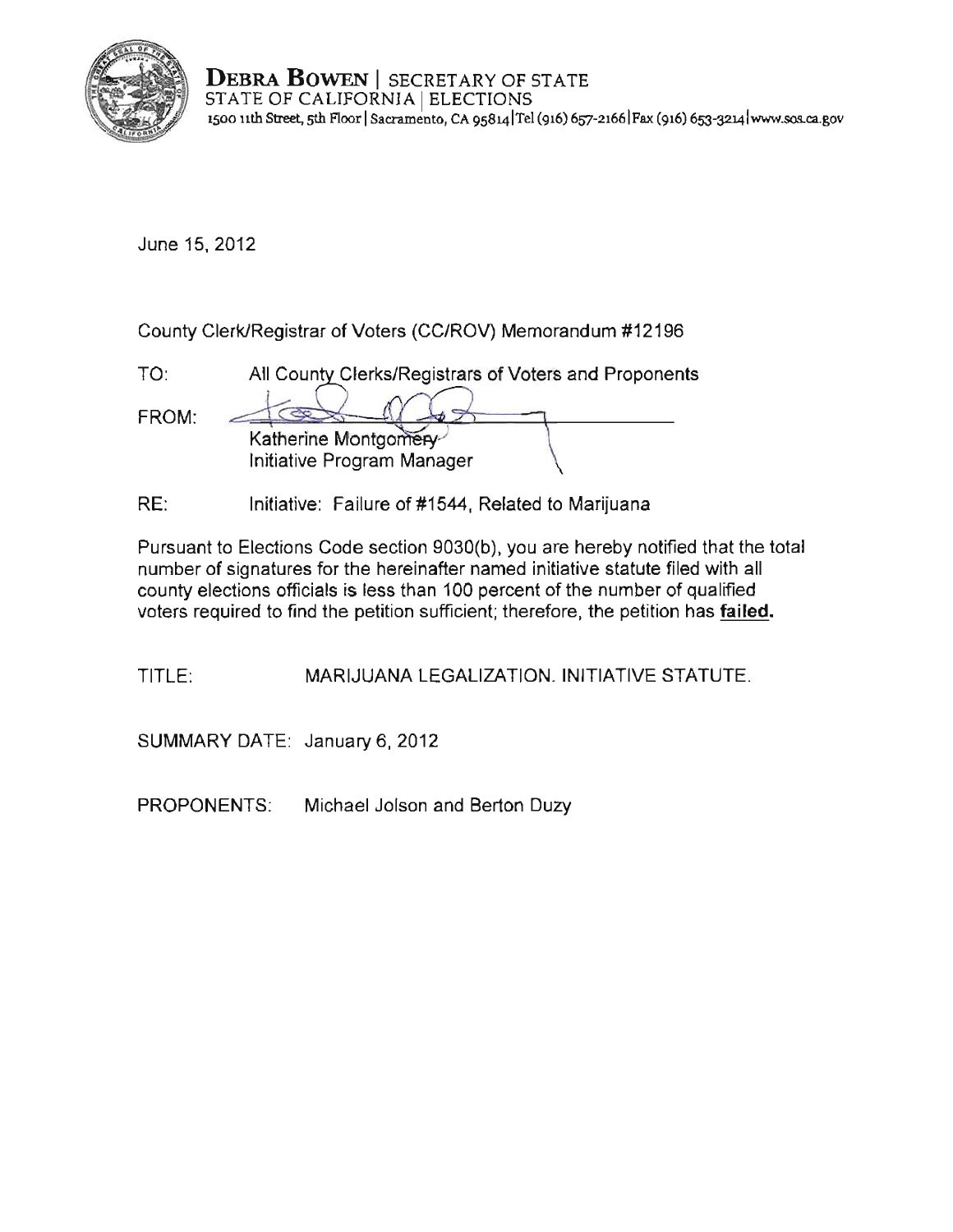

**DEBRA BOWEN** I SECRETARY OF STATE **STATE OF CALIFORNIA ELECTIONS** 1500 uth Street, 5th Floor ISacramento, CA 958141Tel (916) 657-21661 Fax (916) 6s3-32141www.sos.ca.gov

January 6, 2012

County Clerk/Registrar of Voters (CC/ROV) Memorandum #12011

TO: All County Clerks/Registrars of Voters and Proponents

FROM: Katherine Montgome Initiative Program Manager

RE: Initiative: 1544, Related to Marijuana

Pursuant to Elections Code section 9004 (c), we transmit herewith a copy of the Title and Summary prepared by the Attorney General on a proposed initiative measure entitled:

#### **MARIJUANA LEGALIZATION. INITIATIVE STATUTE.**

The proponents of the above-named measure are:

Michael Jolson Berton Duzy

[Hemp20 12@me.com](mailto:Hemp2012@me.com)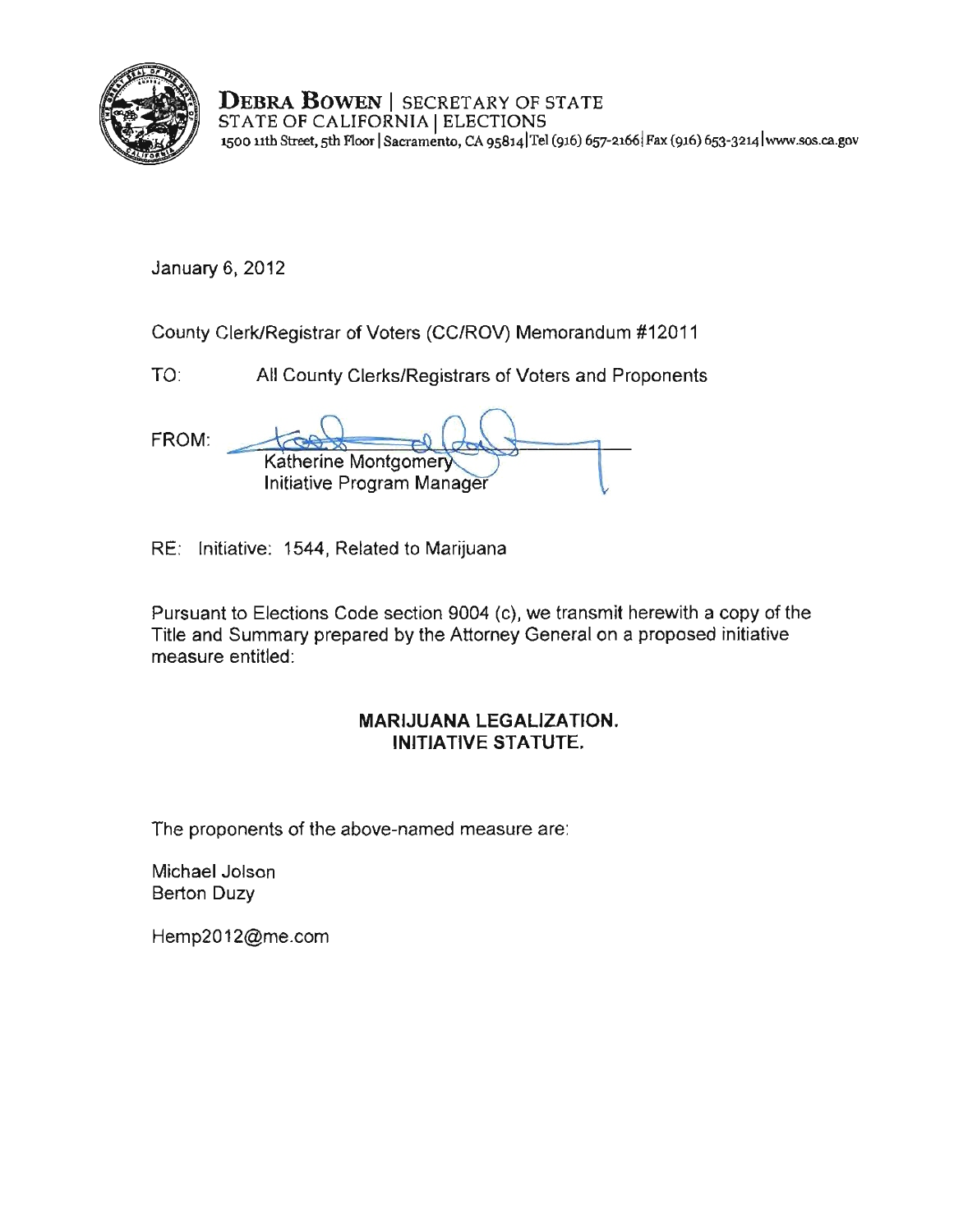#### **#1544**

#### **MARIJUANA LEGALIZATION. INITIATIVE STATUTE.**

#### **CIRCULATING AND FILING SCHEDULE**

| $1_{-}$        | California Constitution, Article II, Section 8(b) |                                                                                                                                                                                                                                                                                                                   |
|----------------|---------------------------------------------------|-------------------------------------------------------------------------------------------------------------------------------------------------------------------------------------------------------------------------------------------------------------------------------------------------------------------|
| 2.             |                                                   |                                                                                                                                                                                                                                                                                                                   |
| 3 <sub>1</sub> | <b>Petitions Sections:</b>                        |                                                                                                                                                                                                                                                                                                                   |
|                |                                                   | a. First day Proponent can circulate Sections for                                                                                                                                                                                                                                                                 |
|                |                                                   | b. Last day Proponent can circulate and file with the county.<br>All sections are to be filed at the same time within each<br>county. (Elections Codes §§ 9014, 9030(a))Monday, 06/04/12                                                                                                                          |
|                |                                                   | c. Last day for county to determine total number of<br>signatures affixed to petitions and to transmit total<br>to the Secretary of State (Elections Code § 9030(b))Thursday, 06/14/12                                                                                                                            |
|                |                                                   | (If the Proponent files the petition with the county on a date prior to<br>06/04/12, the county has eight working days from the filing of the petition<br>to determine the total number of signatures affixed to the petition and to<br>transmit the total to the Secretary of State) (Elections Code § 9030(b).) |
|                |                                                   | d. Secretary of State determines whether the total number<br>of signatures filed with all county clerks/registrars of<br>voters meets the minimum number of required signatures                                                                                                                                   |
|                |                                                   | e. Last day for county to determine total number of qualified<br>voters who signed the petition, and to transmit certificate<br>with a blank copy of the petition to the Secretary of State                                                                                                                       |

\* Date varies based on the date of county receipt.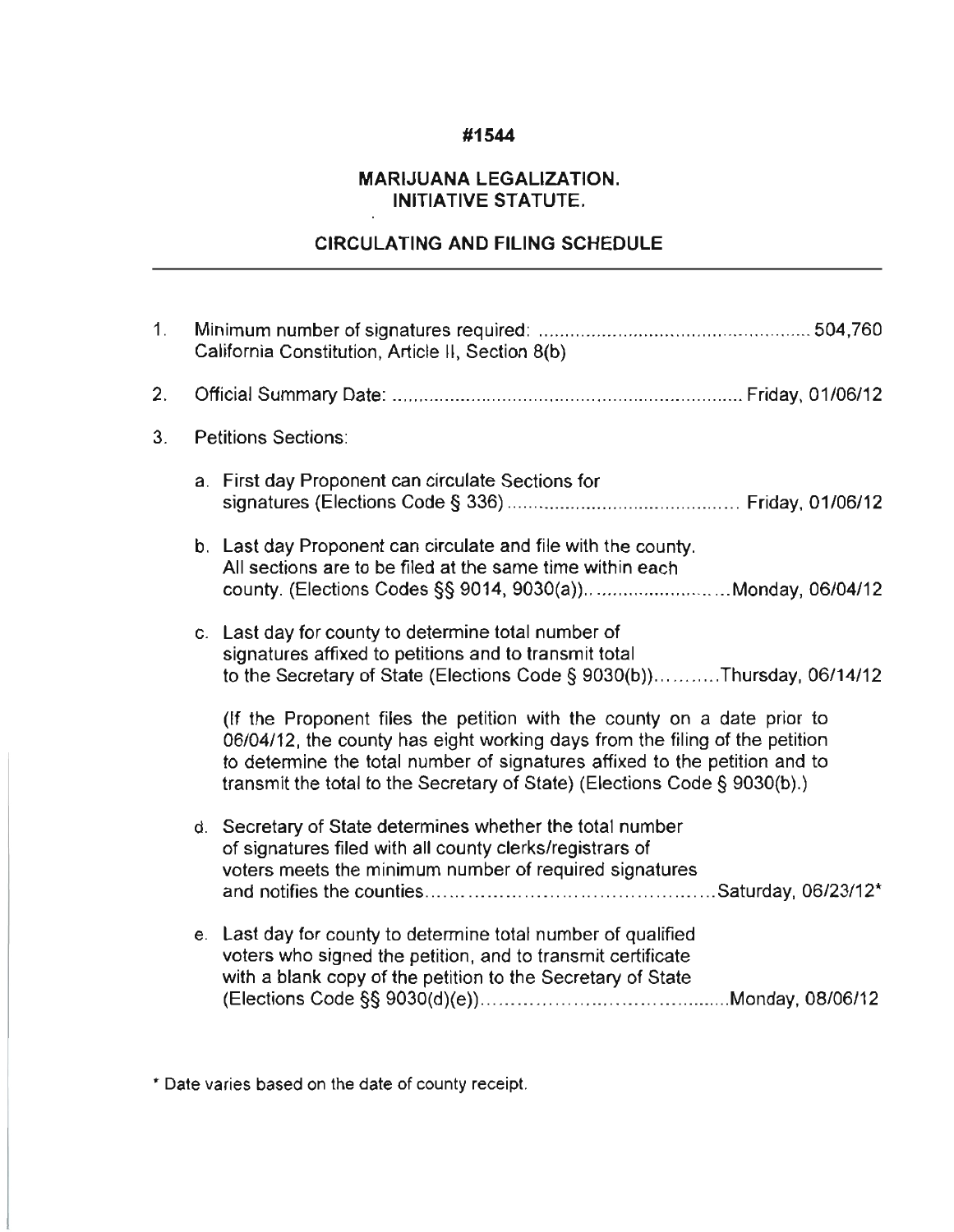(If the Secretary of State notifies the county to determine the number of qualified voters who signed the petition on a date other than 06/23/12, the last day is no later than the thirtieth working day after the county's receipt of notification). (Elections Code§§ 9030(d)(e).)

- f. If the signature count is more than 555,236 or less than 479,522 then the Secretary of State certifies the petition as qualified or failed, and notifies the counties. If the signature count is between 479,522 and 555,236 inclusive, then the Secretary of State notifies the counties using the random sampling technique to determine the validity of **all**  signatures (EC §9030(f)(g); 9031 (a)) ................................ Thursday, 08/16/12\*
- g. Last day for county to determine actual number of all qualified voters who signed the petition, and to transmit certificate with a blank copy of the petition to the Secretary of State. (Elections Code§§ 9031(b)(c)) .......... ................................... Monday, 10/01/12

(If the Secretary of State notifies the county to determine the number of qualified voters who have signed the petition on a date other than 08/16/12, the last day is no later than the thirtieth working day after the county's receipt of notification.) (Elections Code§§ 9031(b)(c).)

h. Secretary of State certifies whether the petition has been signed by the number of qualified voters required to declare the petition sufficient (Elections Code§§ 9031(d), 9033) ....... Friday, 10/05/12\*

\*Date varies based on the date of county receipt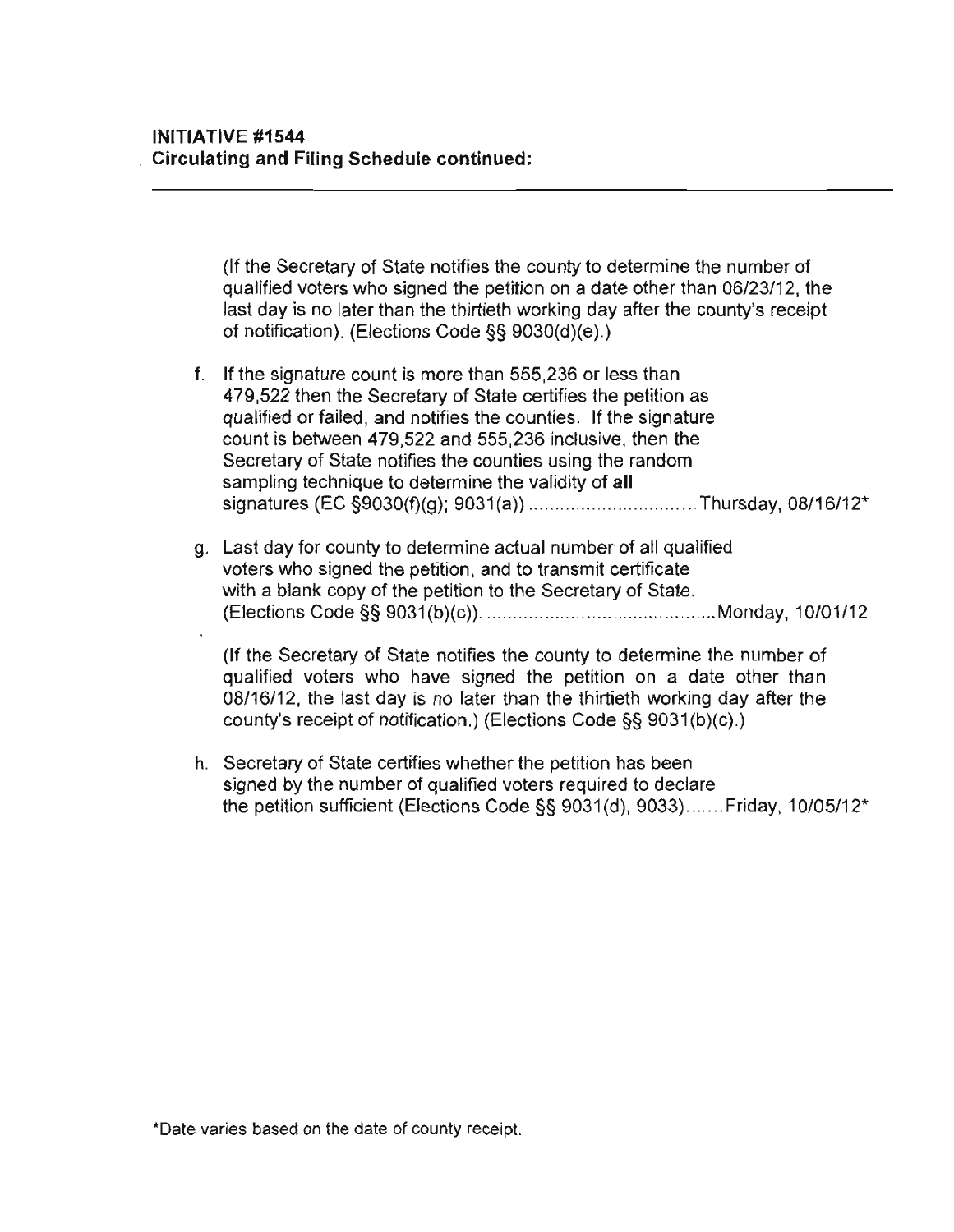- California law prohibits the use of signatures, names and addresses gathered on initiative petitions for any purpose other than to qualify the initiative measure for the ballot. This means that the petitions cannot be used to create or add to mailing lists or similar lists for any purpose, including fundraising or requests for support. Any such misuses constitutes a crime under California law. Elections Code § 18650; Bilofsky v. Deukmejian (1981) 124 Cai.App.3d 825, 177 Cai.Rptr. 621; 63 Ops.Cai.Atty.Gen. 37 (1980).
- Please refer to Elections Code §§ 100, 101, 104, 9008, 9009, 9013, 9021, and 9022 for appropriate format and type consideration in printing, typing and otherwise preparing your initiative petition for circulation and signatures. Please send a copy of the petition after you have it printed. This copy is not for our review or approval, but to supplement our file.
- Your attention is directed to the campaign disclosure requirements of the **Political Reform Act of 1974,** Government Code section 81000 et seq.
- When writing or calling state or county elections officials, provide the official title of the initiative which was prepared by the Attorney General. Use of this title will assist elections officials in referencing the proper file.
- When a petition is presented to the county elections official for filing by someone other than the proponent, the required authorization shall include the name or names of the persons filing the petition.
- When filing the petition with the county elections official, please provide a blank petition for elections official use.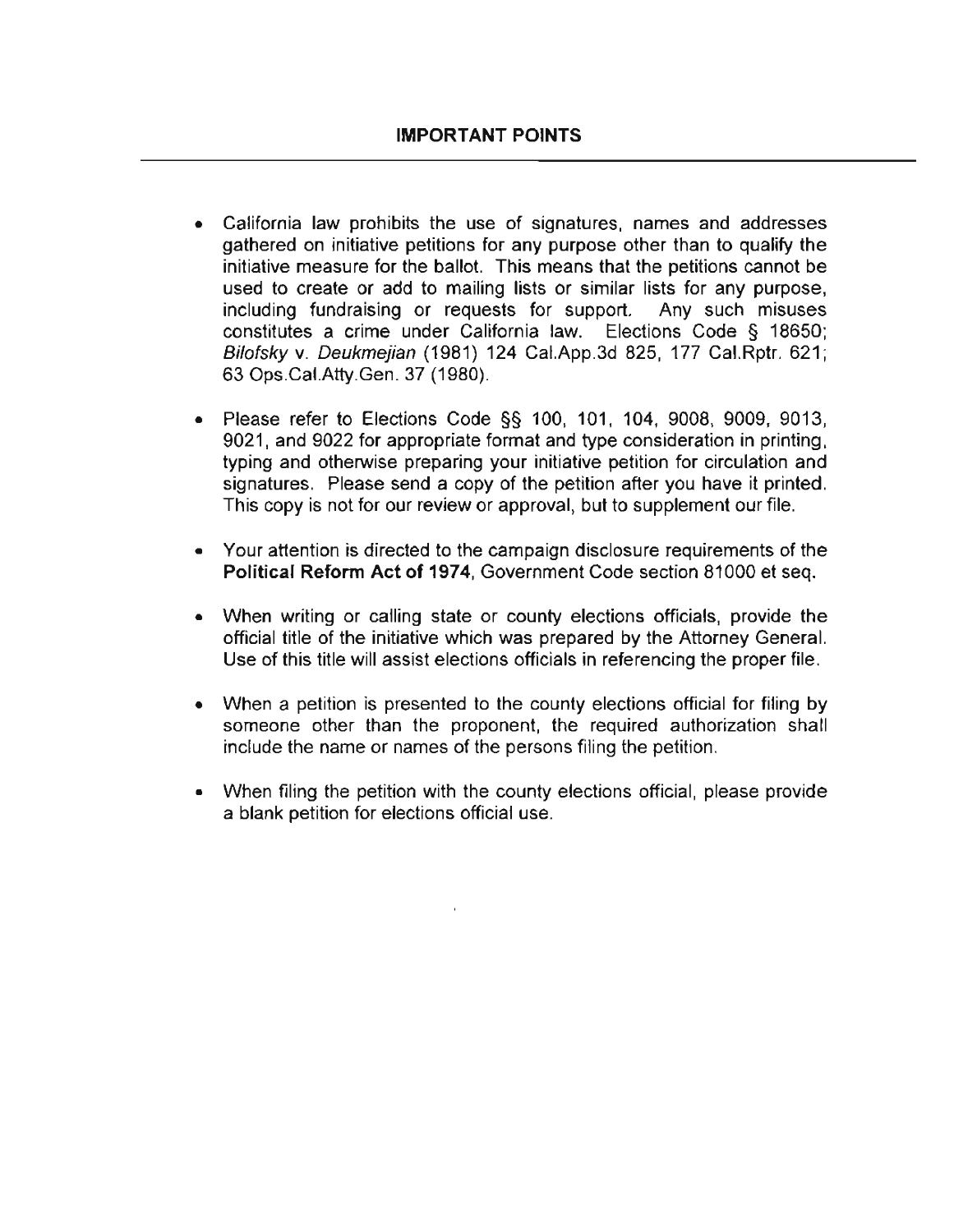**KAMALA D. HARRIS State of California** *Attorney General* DEPARTMENT OF JUSTICE



1300 I STREET, SUITE 125 P.O. BOX 944255 SACRAMENTO, CA 94244-2550

Public: '(916) 445-9555 Telephone: ·(916) 445-4152 E-Mail: Ashley.Johansson@doj.ca.gov

**fiLED**  In the office of the Secretary of State

Detira Bowen, Secretary of State Deputy Secretary of Sta

January 6, 2012

The Honorable Debra Bowen 1500 11th Street, 5th Floor Sacramento, CA 95814

Attention: Ms. Katherine Montgomery Elections Analyst

Dear Secretary Bowen:

Pursuant to Elections Code section 9004, you are hereby notified that on this day we sent · our title and summary for the following proposed initiative to the proponent:

• 11-0073, "The California Cannabis Hemp and Health Initiative"

A copy of that title and summary and text of the proposed initiative is enclosed. Please contact.me if you have questions. Thank you.

> Sincerely,  $\lambda$ A $\wedge$

ASHLEY JOHANSSON Initiative Coordinator

For KAMALA D. HARRIS Attorney General

cc: Michael Jolson Berton Duzy

of the State of California Secretary of State  $V^{1/2}$ Office of the Secretary of State  $JAN = 0.62012$  SMA-IL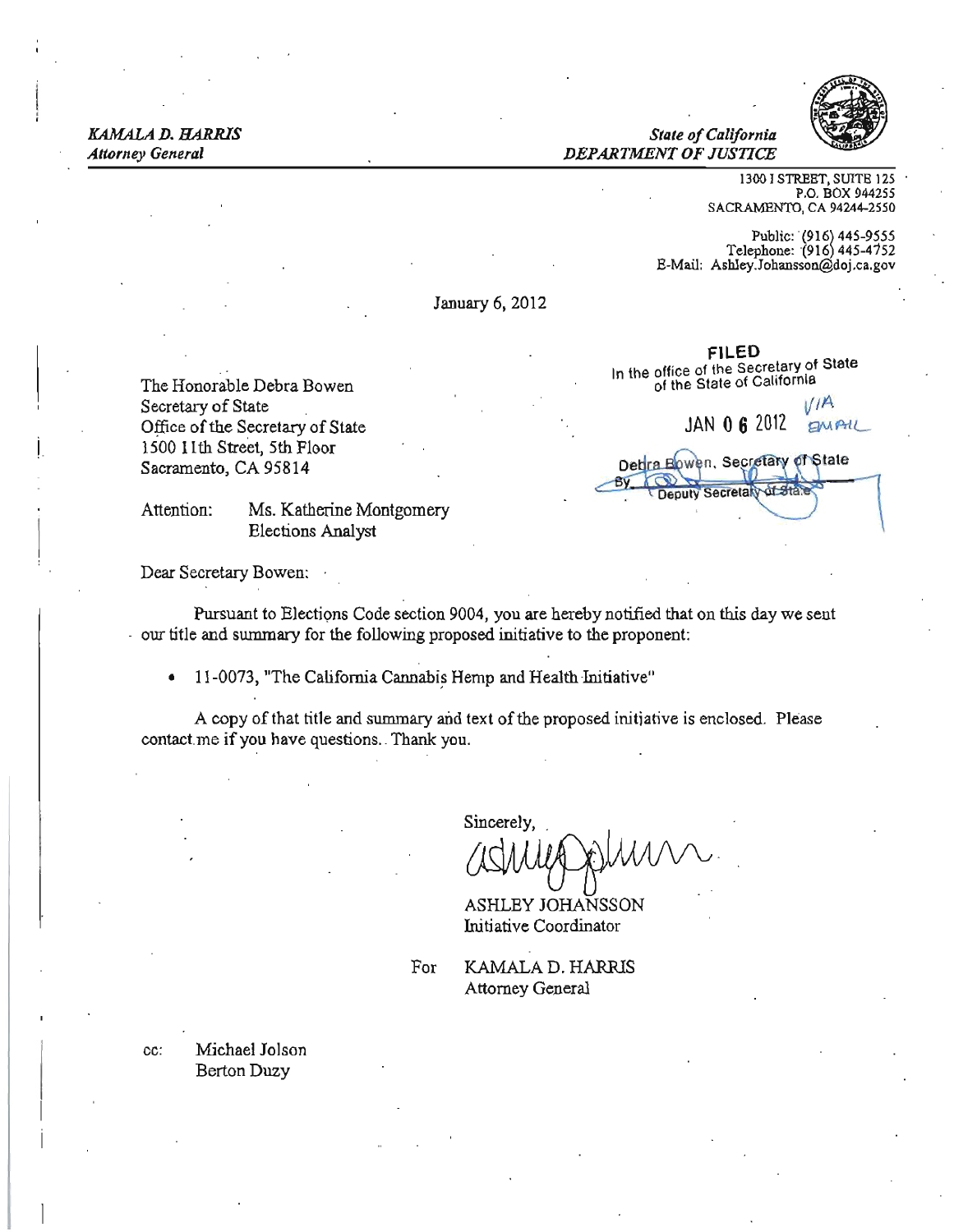The Attorney General of California has prepared the following title and summary of the chief purpose and points of the proposed measure:

MARIJUANA LEGALIZATION. INITIATIVE STATUTE. Decriminalizes marijuana and hemp use, possession, cultivation, transportation, or distribution. Provides persons arrested or serving time for non-violent marijuana offenses shall be immediately released from prison, jail, parole or probation, and arrest records and convictions for non-violent marijuana offenses shall be erased. Authorizes Legislature to adopt laws to license and tax commercial marijuana sales. Allows doctors to approve or recommend marijuana to patients, regardless of age. Limits testing for marijuana for employment or insurance purposes. Bars state from aiding enforcement of federal marijuana laws. Summary of estimate by Legislative Analyst and Director of Finance of fiscal impact on state and local government: Savings potentially in the low hundreds of millions of dollars annually to state and local governments on the costs of enforcing certain marijuana-related offenses, handling the related criminal cases in the court system, and incarcerating and supervising certain marijuana offenders. Potential net additional tax revenues in the low hundreds of millions of dollars annually related to the production and sale of marijuana. (11-0073)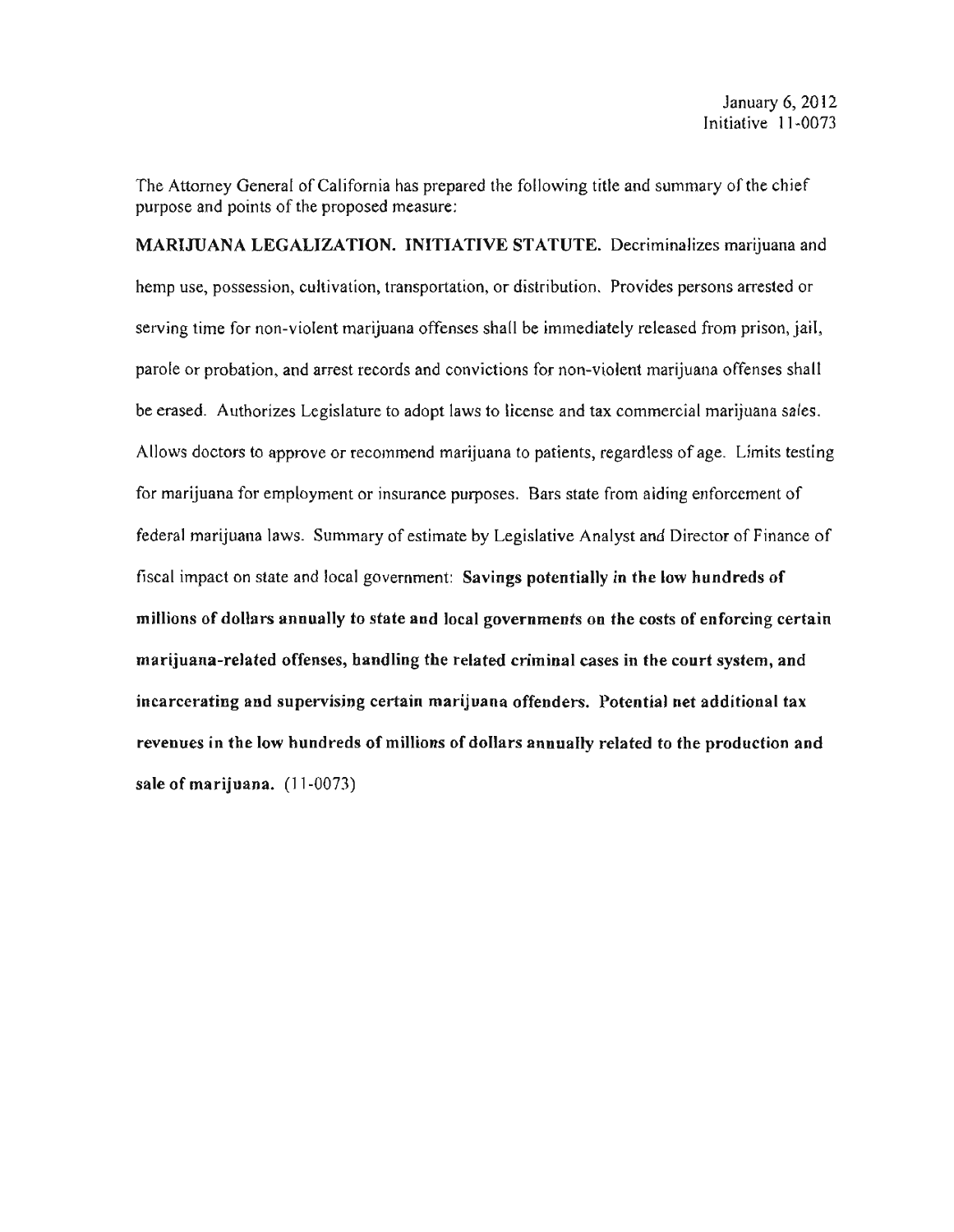We hereby request that the Anorney General prepare a circulating title and summary of the chief purpose and points of this proposed initiative measure, The California Cannabis Hemp and Health 'Initiative 2012.

We, Michael Jolson and Berton Duzy, acknowledge that it is a misdemeanor under state law (Section 18650 of the Elections Code) to knowingly or willfully allow the signatures on an initiative petition to be used for any purpose other than qualification of the proposed measure for the ballot. We certify that we will not knowingly or willfully allow the signatures for this initiative to be used for any purpose other than qualification of the measure for the ballot.

(Proponents)

Dated this  $\int SH_1$  day of  $\int U \circ V \, \ell m \, \beta \ell \ell$ , 20

CONTACT INFO:

hemp 2012 @ me. com; betuzy@prodigy net

QECEIVEO

NOV 1 5 2011

INITIATIVE COORDINATOR ATTORNEY GENERAL'S OFFICE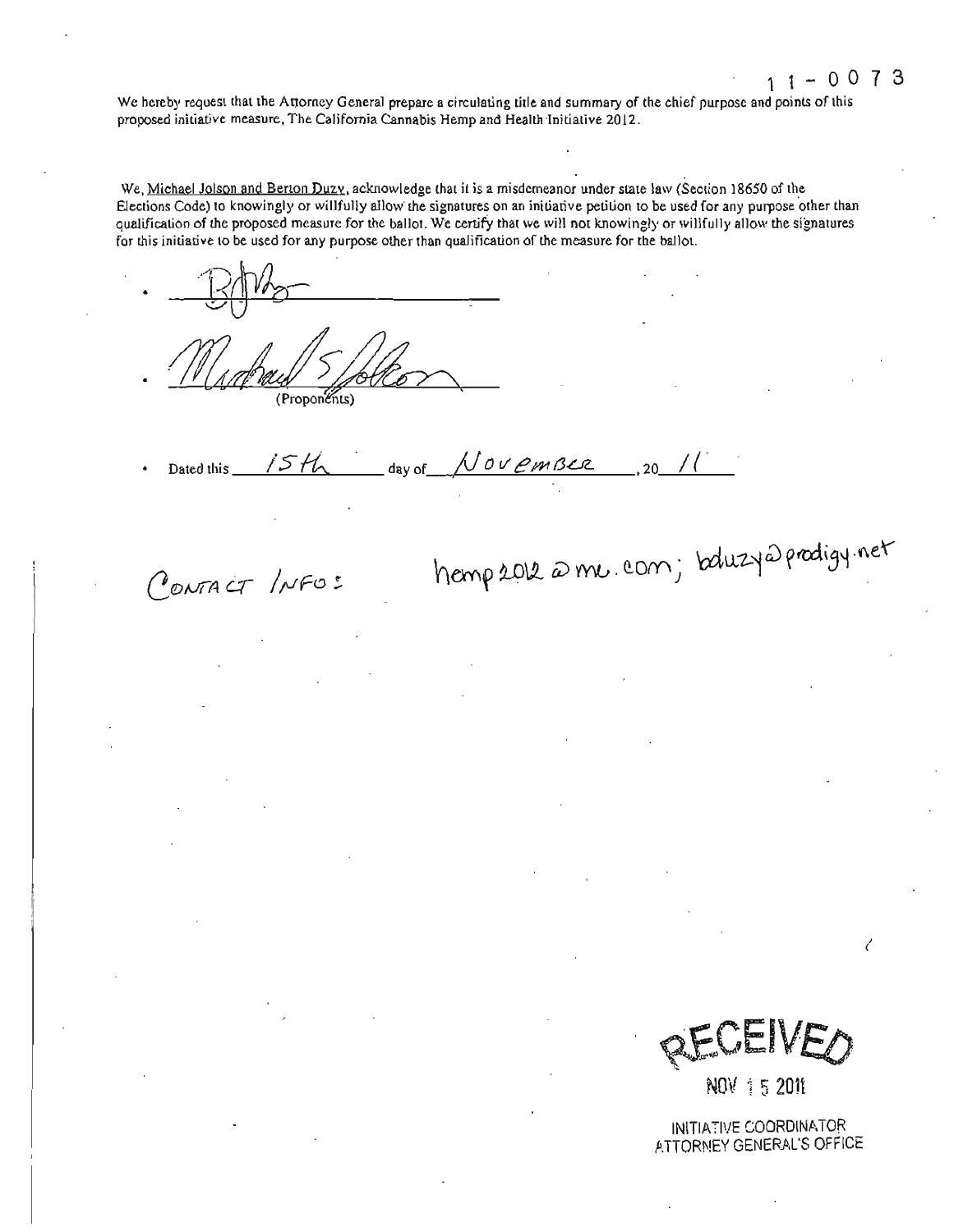# **11-0073 California Cannabis Hemp & Health. Initiative 2012**

California Cannabis Hemp & Health Act of 2012

AN ACT TO AMEND THE HEALTH AND SAFETY CODE OF CALIFORNIA:

1. Add Section 11362.4 to the Health and Safety Code of California, such laws and policies shall control any contrary laws and policies: 1. No person, Individual, or corporate entity shall be arrested or prosecuted, be denied any right or privilege, nor be subject to any criminal or civil penalties for the possession, cultivation, transportation, distribution, or consumption of cannabis hemp marijuana, Including:

(a) Cannabis hemp industrial products.

(b) Cannabis hemp medicinal preparations.

(c) Cannabis hemp nutritional products.

(d) Cannabis hemp euphoric use and products.

2. Definition of terms:

(a) The terms "cannabis hemp" and "cannabis hemp marijuana• mean the natural, non-genetically modified plant hemp, cannabis, marihuana, marijuana, cannabis sativa L, cannabis Americana, cannabis chinensis, cannabis indica, cannabis ruderalis. cannabis sativa. or any variety of cannabis, including any derivative, concentrate, extract, flower, leaf, particle, preparation, resin. root, salt, seed, stalk. stem, or any product thereof.

(b) The term •cannabis hemp industrial products" means all products made from cannabis hemp that are not designed or Intended for human consumption, Including, but not limited to: clothing, building materials, paper, fiber, fuel, lubricants, plastics, paint, seed for cultivation, animal feed; veterinary medicine, oil, or any other product that is not designed for internal human consumption; as well as cannabis hemp plants used for crop rotation, erosion control, pest control, weed control, or any other horticultural or environmental purposes, for example, the extraction of atmospheric carbon dioxide and toxic soil reclamation.

(c) The term "cannabis hemp medicinal preparations• means natural cannabis hemp, and all products made from cannabis hemp that are designed, intended, or used for human consumption for the treatment of any human disease or condition, for pain relief, or for any healing purpose, including but not limited to the treatment or relief of: Alzheimer's and pre-Aizheimer's disease, stroke, arthritis, asthma, cramps, epilepsy, glaucoma, migraine, multiple sclerosis, nausea, premenstrual syndrome, side effects of cancer chemotherapy, flbromyaigia, sickle cell anemia, spasticity, spinal injury, stress. easement of post-traumatic stress disorder, Tourette syndrome, attention deficit disorder, Immunodeficiency, wasting syndrome from AIDS or anorexia; use as an antibiotic, antibacterial, anti-viral, or anti-emetic; as a healing agent. or as an adjunct to any medical or herbal treatment Mental conditions Including. but not limited to bipolar. depression, attention deficit disorder, or attention deficit hyperactivity disorder are also conditions considered for medical use. (d) The term •cannabis hemp nutritional products" means cannabis hemp grown for consumption by humans and animals as food, Including but not limited to: seed, seed protein, seed oil, essential fatty acids, seed cake, dietary fiber, or any preparation or extract thereof.

(e) The term •cannabis hemp euphoric products• means cannabis hemp Intended for Internal consumption by people for personal, recreational, meditative, spiritual, religious, or other purpose, other than cannabis hemp Industrial products, cannabis hemp medicinal preparations, or cannabis hemp nutritional products.

(f) The term "personal use" means the internal consumption of cannabis hemp by people 21 years of age or older for any relaxant, meditative, religious, spiritual, recreational, or other purpose other than sale.

(g) The term "commercial production" means the production of cannabis hemp products for sale or profit under the conditions of these provisions. 3.1ndustrial cannabis hemp farmers, manufacturers, processors, and distributors shall not be subject to any special zoning requirement, licensing fee, or tax that Is excessive, discriminatory, or prohibitive.

4. Cannabis hemp and cannabis hemp medicinal preparations are hereby reclassified and de-scheduled from the Callfornia Uniform Controlled Substances Act, and restored to the list of available medicines In California. Licensed physicians shall not be penalized for, nor restricted from approving or recommending cannabis hemp for medical purposes to any patient, regardless ofage. No taX shall be applied to cannabis hemp medicinal preparations. Medical research shall be encouraged. No recommending physician shall be subject to any professional licensing review or hearing as a result of recommending or approving medical use of cannabis hemp.

S. Personal use of cannabis hemp euphoric products.

(a) No permit. license, or taX shall be required for the non-commercial cultivation, transportation, distribution, or consumption of cannabis hemp. (b) Testing for Inactive and/or inert residual cannabis metabolites shall not be required for employment or insurance, nor be considered in determining

employment, other impairment. or intoxication. Testing for active (not metabolized) cannabis may be used and considered in determining employment, Impairment, or intoxication.

(c) When a person falls within the conditions of these exceptions, the offense laws do not apply and only the exception laws apply.

6. Commerce in cannabis hemp euphoric prQducts shall be limited to adults, 21 years of age and older, and shall be regulated in a manner analogous to California's beer and wine model. For the purpose of distinguishing personal from commercial production, 99 flowering female plants and 12 pounds of dried, cured cannabis hemp flowers, not leaf, produced per adult, 21 years of age and older, per year shall be considered as being for personal use. 7. The manufacture, marketing, distribution, or sales, between adults, of equipment or accessories designed to assist In the planting. cultivation, harvesting. curing, processing. packaging. storage, analysis, consumption. or transportation of cannabis hemp plants, industrial cannabis hemp products, cannabis hemp medicinal preparations. cannabis hemp nutritional products, cannabis hemp euphoric products, or any cannabis hemp product shall not be prohibited.

8. No California law enforcement personnel or funds shall be used to assist or aid and abet in the enforcement of Federal cannabis hemp marijuana laws involving acts that are hereby no longer illegal in the State of California.

9. Any person who threatens the enjoyment of these provisions is guilty of a misdemeanor.

The maximum penalties and fines of a misdemeanor may be imposed.

11. Repeal, delete, and expunge any and all existing statutory laws that conflict with the provisions of this initiative.

1. Enactment of this Initiative shall include: case review for the purpose of amnesty, immediate release from prison, jail, parole, and probation, and clearing, expunging, and deletion of all cannabis hemp marijuana criminal records for all persons currently charged with, or convicted of any non-violent cannabis hemp marijuana offenses included in this initiative which are hereby no longer illegal in the State of California. People who fall within this category that triggered an original sentence are included within this provision.

2. Within 60 days of the passage of this Act, the Attorney General shall develop and distribute

a one-page application, providing for the destruction of all cannabis hemp marijuana criminal records in Callfornia for any such offense covered by this Act Such forms shall be distributed to district and city attorneys and made available atall police departments In the State to persons hereby affected. Upon filing such form with any Superior Court and a payment of a fee of \$10.00, the Court shall liberally construe these provisions to benefit the defendant in furtherance of the amnesty and dismissal provision of this section Upon the Court's ruling under this provision the arrest record shall be set aside and be destroyed. Such persons may then truthfully state that they have never been arrested or convicted of any cannabis hemp marijuana related offense that is hereby no longer illegal in the State of California .. This shall be deemed to be a finding of factual innocence under California Penal Code Section 851.8 et seq.

III. The legislature is authorized upon thorough Investigation, to enact legislation using reasonable standards to:

1. License concessionary establishments to distribute cannabis hemp euphoric products in a manner analogous to Callfornia's beer and wine industry model. Sufficient community outlets shall be licensed to provide reasonable commercial access to persons oflegal age, so as to discourage and prevent the misuse of, and illicit traffic in, such products. Any license or permit fee required by the State for commercial production, distribution or use shall not exceed \$1,000.00. Regulation and enforcement shall be in a manner analogous to California's beer and wine model.